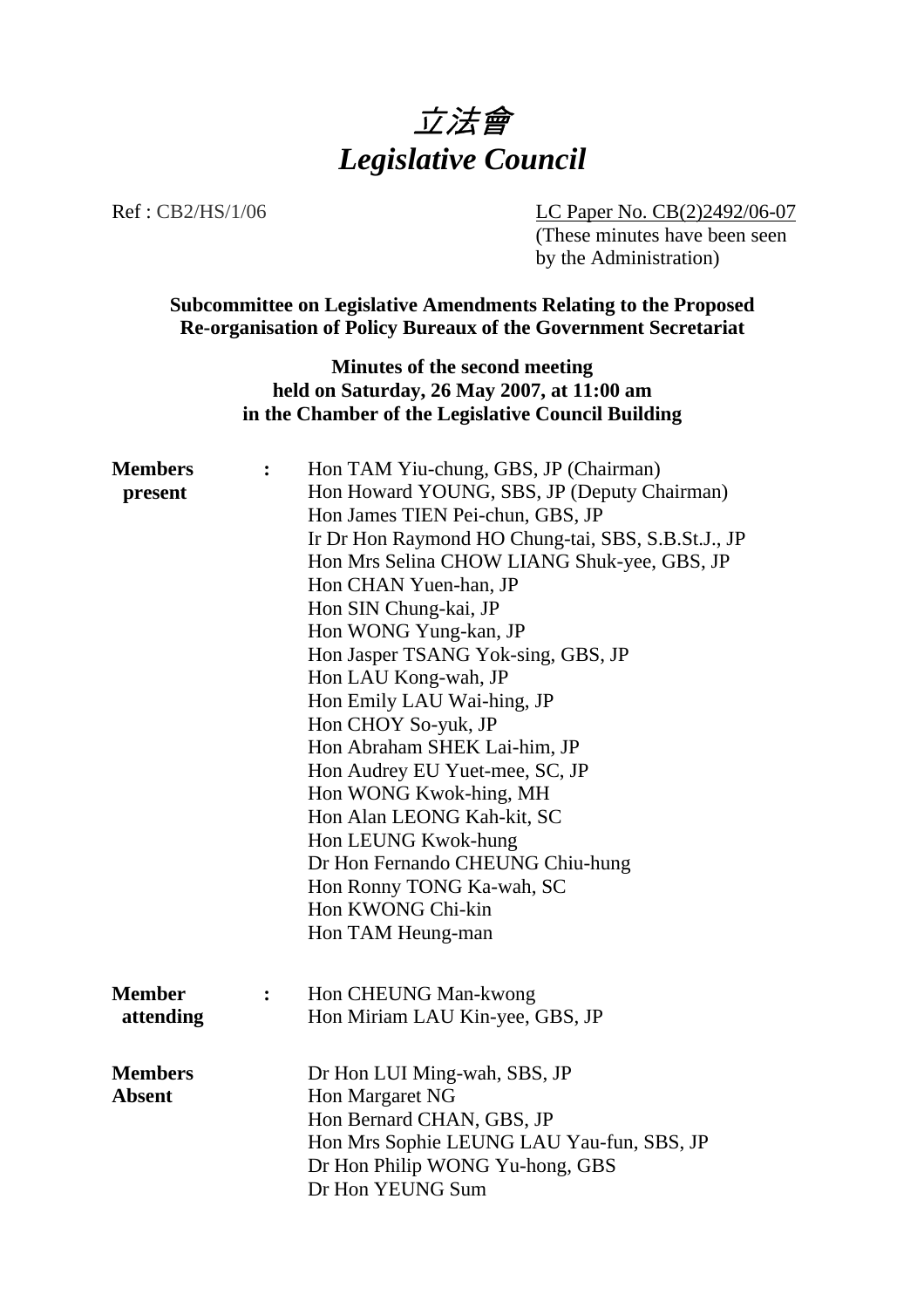|                               |                | Hon LAU Wong-fat, GBM, GBS, JP<br>Hon Frederick FUNG Kin-kee, SBS, JP<br>Hon Daniel LAM Wai-keung, SBS, JP<br>Hon CHIM Pui-chung<br>Prof Hon Patrick LAU Sau-shing, SBS, JP |
|-------------------------------|----------------|-----------------------------------------------------------------------------------------------------------------------------------------------------------------------------|
| <b>Public Officers :</b>      |                | Item I                                                                                                                                                                      |
| attending                     |                | Mr Stephen LAM Sui-lung<br><b>Secretary for Constitutional Affairs</b>                                                                                                      |
|                               |                | Miss Denise YUE Chung-yee<br>Secretary for the Civil Service                                                                                                                |
|                               |                | Mr Ian WINGFIELD<br><b>Solicitor General</b>                                                                                                                                |
|                               |                | Miss Jennifer MAK Yee-ming<br>Permanent Secretary for the Civil Service (Acting)                                                                                            |
|                               |                | Mrs Cherry TSE LING Kit-ching<br>Permanent Secretary for Constitutional Affairs                                                                                             |
|                               |                | Ms Fanny IP Fung-king<br>Deputy Law Draftsman<br>(Bilingual Drafting & Adm) (Acting)                                                                                        |
|                               |                | Ms Vicki LEE Yuet-ming<br><b>Senior Government Counsel</b>                                                                                                                  |
|                               |                | Mr Gary POON Wai-wing<br>Principal Assistant Secretary for Constitutional Affairs                                                                                           |
| <b>Clerk</b> in<br>attendance |                | Mrs Percy MA<br>Chief Council Secretary (2)3                                                                                                                                |
| <b>Staff</b> in<br>attendance | $\ddot{\cdot}$ | Mr Arthur CHEUNG<br>Senior Assistant Legal Adviser                                                                                                                          |
|                               |                | <b>Mrs Eleanor CHOW</b><br>Senior Council Secretary (2)4                                                                                                                    |

 $- 2 - 1$ 

Action

## **I. Meeting with the Administration**

(CAB F19/6/3/2(2007) - Legislative Council Brief on "Re-organisation of Policy Bureaux of the Government Secretariat"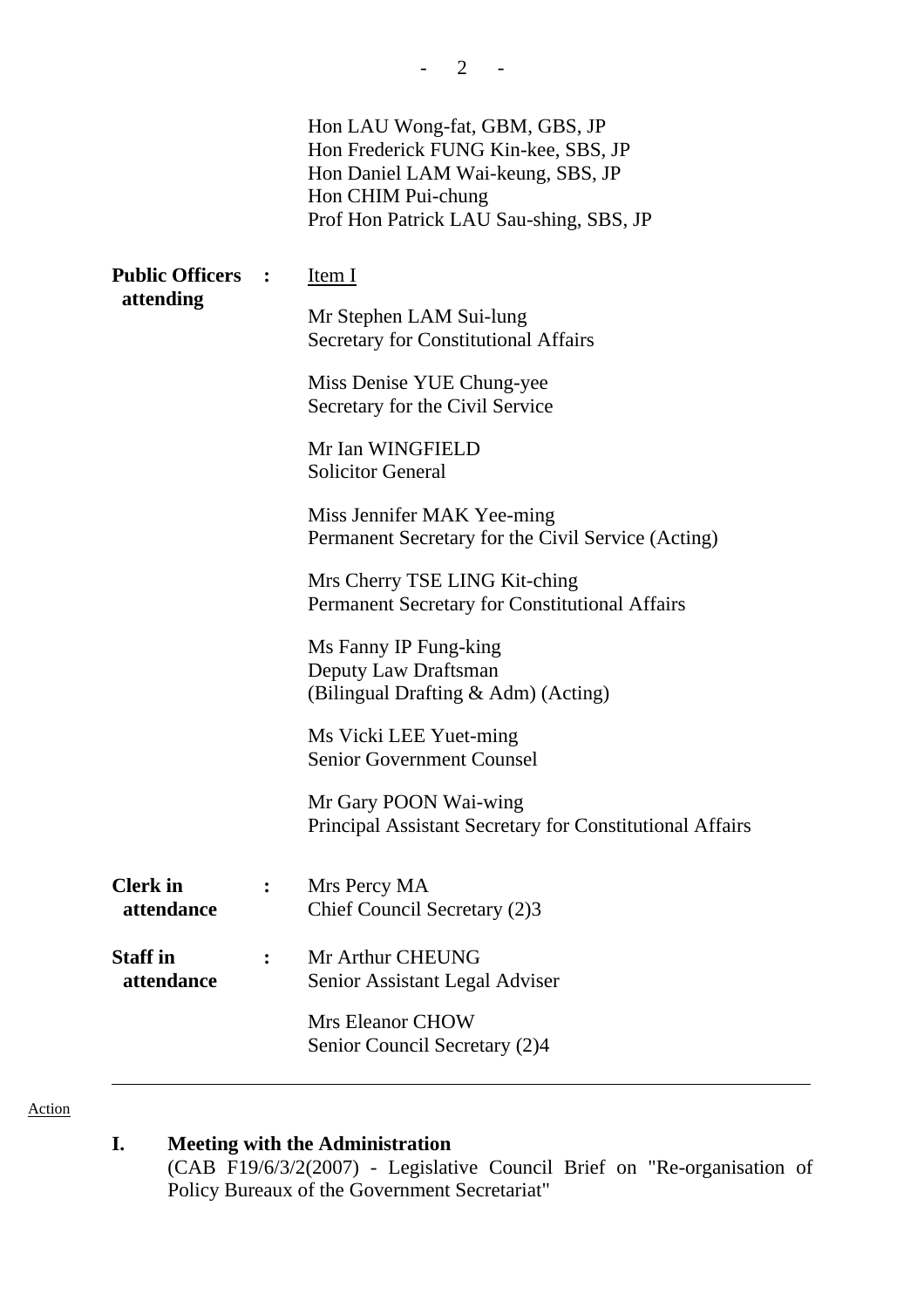$-3 - 3$ 

Action

CAB F19/6/3/2(2007) - Legislative Council Brief on "Re-organisation of Policy Bureaux of the Government Secretariat : Legislative Amendments"

LC Paper No. CB(2)1868/06-07(01) - Marked-up copy of the draft Resolution under section 54A of Cap. 1

LC Paper No. CB(2)1972/06-07(01) - Background Brief prepared by the Legislative Council Secretariat

LC Paper No.  $CB(2)1969/06-07(01)-(08)$  - Eight papers provided by the Administration on transfer of statutory functions)

The Subcommittee deliberated (index of proceedings attached at **Annex**).

- 2. The Administration was requested to
	- (a) provide a paper setting out the statutory functions of the re-organised bureaux;
	- (b) review the drafting of paragraph (2)(l) of the Resolution taking into account comments made by the Senior Assistant Legal Adviser 2 (SALA2); and
	- (c) reconsider the title of the proposed "Commerce and Economic Development" having regard to members' views.

(*Post-meeting note* : The paper on (a) above was issued to members vide LC Paper No. CB(2)2010/06-07(02) on 30 May 2007. The drafting issue regarding (b) above was resolved between SALA2 and the Administration. As regard item (c), the Administration reiterated its position at subsequent meetings.)

## **II. Any other business**

3. The Chairman informed members that the next meeting would be held on 28 May 2007 at 8:30 am.

4. The meeting ended at 1:00 pm.

Council Business Division 2 Legislative Council Secretariat 13 July 2007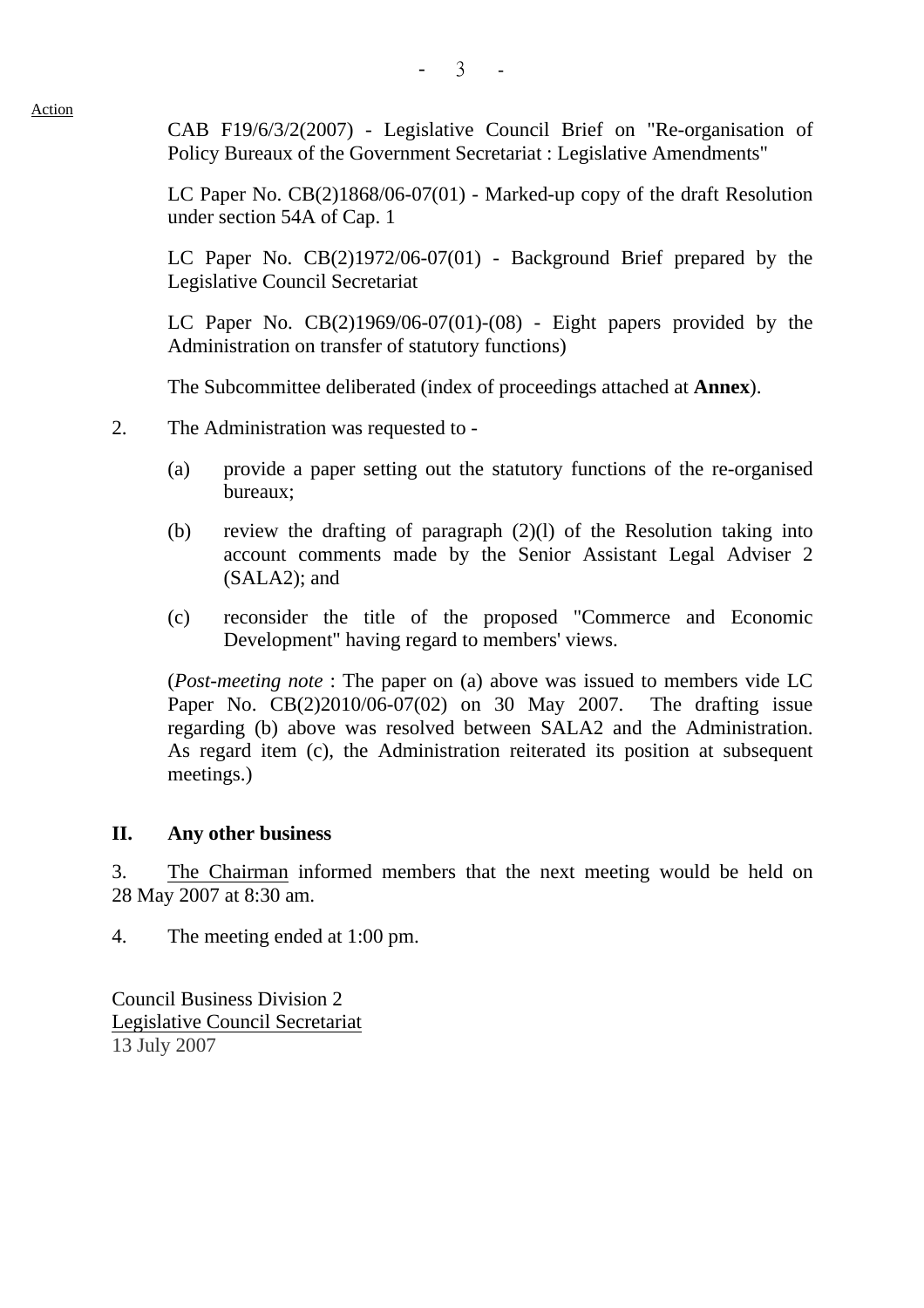## **Proceedings of the second meeting of the Subcommittee on Legislative Amendments Relating to the Proposed Re-organisation of Policy Bureaux of the Government Secretariat on Saturday, 26 May 2007, at 11:00 am in Chamber of the Legislative Council Building**

| <b>Time Marker</b>           | Speaker(s)                                                                                                                                             | Subject(s)                                                                                                                                                                                                                                                                                                                                                            | <b>Action</b><br><b>Required</b> |
|------------------------------|--------------------------------------------------------------------------------------------------------------------------------------------------------|-----------------------------------------------------------------------------------------------------------------------------------------------------------------------------------------------------------------------------------------------------------------------------------------------------------------------------------------------------------------------|----------------------------------|
| $000137 - 000246$            | Chairman                                                                                                                                               | Opening remarks                                                                                                                                                                                                                                                                                                                                                       |                                  |
| $000247 - 000405$            | Mr SIN Chung-kai<br>Chairman                                                                                                                           | Concern about the title of the proposed<br>"Commerce"<br>Economic<br>and<br>Development Bureau" which did not<br>reflect the portfolios of industry and<br>technology.<br>Mr SIN Chung-kai<br>indicated that he would move an<br>amendment to the Resolution to retitle<br>the Bureau as "Commerce, Industry,<br>and<br>Economic<br>Technology<br>Development Bureau" |                                  |
| $000406 - 000457$            | Ms Audrey EU<br>Chairman                                                                                                                               | Proposal of Ms Audrey EU to retitle<br>the proposed "Development Bureau"<br>as "Sustainable Development Bureau"                                                                                                                                                                                                                                                       |                                  |
| $000458 - 004500$            | Chairman<br>Dr Fernando CHEUNG<br>Ms Emily LAU<br>Admin<br>Mrs Salina CHOW<br>Mr LAU Kong-wah<br>Mr Abraham SHEK<br>Ms Audrey EU<br>Mr LEUNG Kwok-hung | Approach to scrutinize the Resolution<br>Agreement by members that policy<br>issues such as the accountability<br>system should be followed up by the<br>Panel on Constitutional Affairs<br>The Administration was requested to<br>provide a paper setting out the<br>statutory functions of the re-organised<br>bureaux                                              | Admin to follow up               |
| $\overline{004501} - 010624$ | Chairman<br>Admin<br>Ms Audrey EU<br>Mr LEUNG Kwok-hung<br>SALA <sub>2</sub><br>Ms Emily LAU<br>Miss CHAN Yuen-han<br>Mr Howard YOUNG                  | Briefing by the Administration on the<br>transfer<br>of<br>statutory<br>functions<br>currently exercisable by the Secretary<br>for Constitutional Affairs (LC Paper<br>No. CB(2)1969/06-07(01))<br>Scrutiny of the Resolution paragraph<br>by paragraph with reference to <b>Annex</b><br>B<br>$\mathbf{LC}$<br>Paper<br>to<br>No.<br>CB(2)1969/06-07(01)             |                                  |
| $010625 - 012219$            | Admin<br>Chairman<br>SALA <sub>2</sub>                                                                                                                 | Briefing by the Administration on the<br>transfer<br>statutory<br>of<br>functions<br>currently exercisable by the Secretary<br>Commerce,<br>Industry<br>for<br>and<br>Technology<br>No.<br>(LC)<br>Paper                                                                                                                                                              |                                  |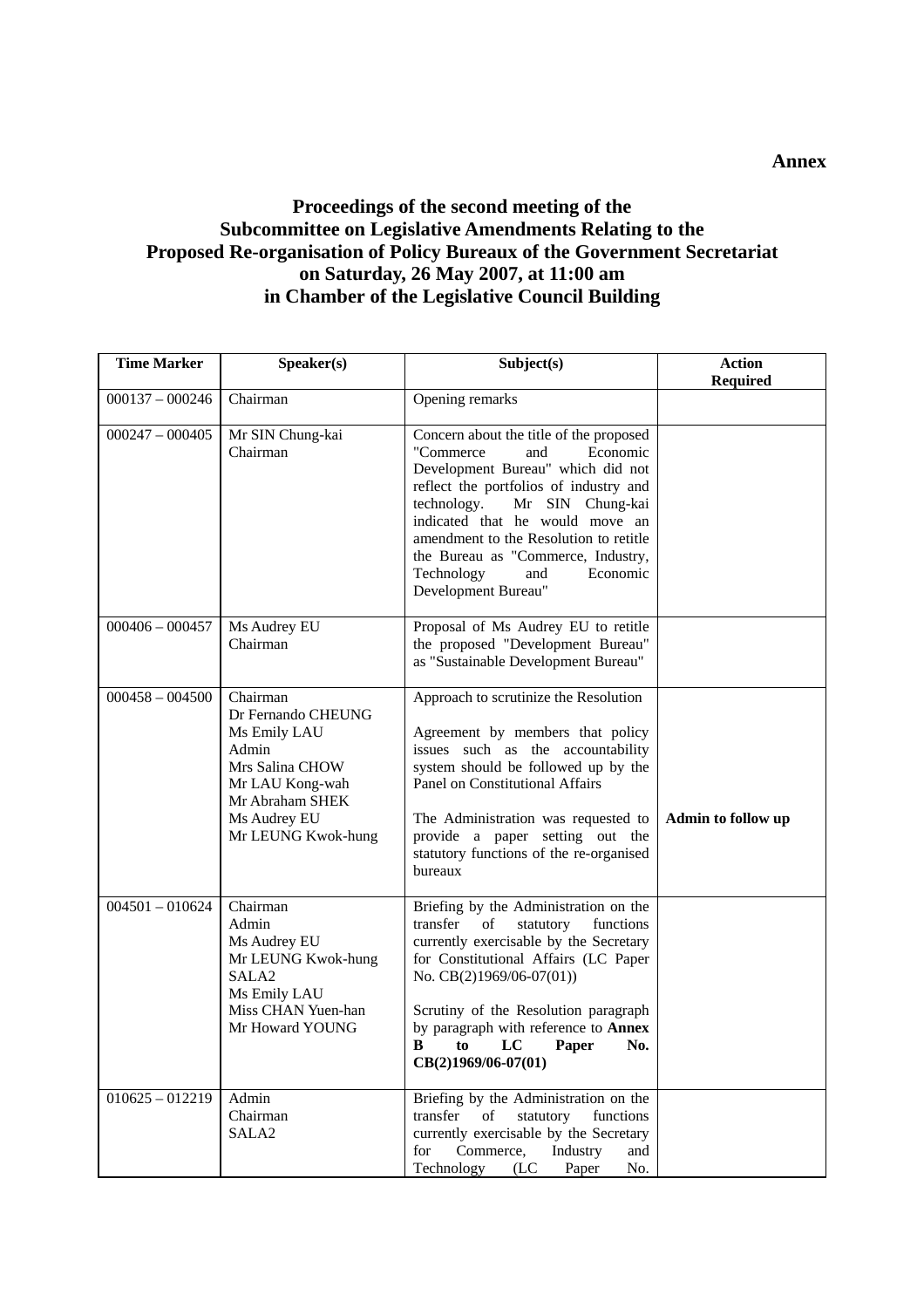$-$  2  $-$ 

| <b>Time Marker</b> |                                                        | Subject(s)                                                                                                                                                                                                                                                                                                                                                                     | <b>Action</b>      |
|--------------------|--------------------------------------------------------|--------------------------------------------------------------------------------------------------------------------------------------------------------------------------------------------------------------------------------------------------------------------------------------------------------------------------------------------------------------------------------|--------------------|
|                    | Speaker(s)                                             |                                                                                                                                                                                                                                                                                                                                                                                | <b>Required</b>    |
|                    |                                                        | $CB(2)1969/06-07(02))$<br>Scrutiny of the Resolution paragraph<br>by paragraph with reference to <b>Annex</b><br>C<br>LC<br>to<br>Paper<br>No.<br>CB(2)1969/06-07(02)<br>Paragraqph $(2)(1)$ of the Resolution -<br>drafting issue to be resolved between<br>SALA2 and the Administration                                                                                      | Admin to follow up |
| $012220 - 012804$  | Chairman<br>Mr Howard YOUNG<br>Admin<br>Ms Emily LAU   | Confirmation by the Administration<br>that another resolution on the transfer<br>of statutory functions relating to the<br>Unsolicited Electronic Messages Bill<br>the<br>Import<br>and<br>and<br>Export<br>(Amendment) Bill 2007 enacted on<br>23 May 2007 would be introduced into<br>LegCo separately                                                                       |                    |
| $012805 - 013122$  | Admin<br>Mr WONG Kwok-hing<br>Chairman                 | Proposal of Mr WONG Kwok-hing<br>to retitle the proposed "Commerce and<br>Economic Development Bureau" as<br>"Economic<br>and<br>Technology<br>Development Bureau"<br>The Administration was requested to<br>reconsider the title of the proposed<br>"Commerce<br>Economic<br>and<br>Development Bureau"                                                                       | Admin to follow up |
| $013123 - 013238$  | Admin<br>Chairman                                      | Scrutiny of the Resolution paragraph<br>by paragraph with reference to <b>Annex</b><br>LC<br>D<br>to<br>Paper<br>No.<br>CB(2)1969/06-07(02)                                                                                                                                                                                                                                    |                    |
| $013239 - 014738$  | Admin<br>Chairman<br>SALA <sub>2</sub><br>Ms Emily LAU | Briefing by the Administration on the<br>transfer<br>of<br>statutory<br>functions<br>currently exercisable by the Secretary<br>for Economic<br>Development<br>and<br>Labour<br>(LC)<br>No.<br>Paper<br>$CB(2)1969/06-07(03))$<br>Scrutiny of the Resolution paragraph<br>by paragraph with reference to page 1<br>to page 11 of Annex B to LC Paper<br>No. CB(2)1969/06-07(03) |                    |
| $014739 - 014955$  | Ms Emily LAU<br>Chairman<br>Admin                      | Reasons<br>for<br>the<br>proposed<br>"Environment Bureau" not titled as the<br>"Environment and Energy Bureau"                                                                                                                                                                                                                                                                 |                    |
| $014956 - 015053$  | Mr Howard YOUNG<br>Chairman<br>Admin                   | Clarification by the Administration<br>that the Water Supplies Department<br>would be placed under the proposed<br>"Development Bureau"                                                                                                                                                                                                                                        |                    |